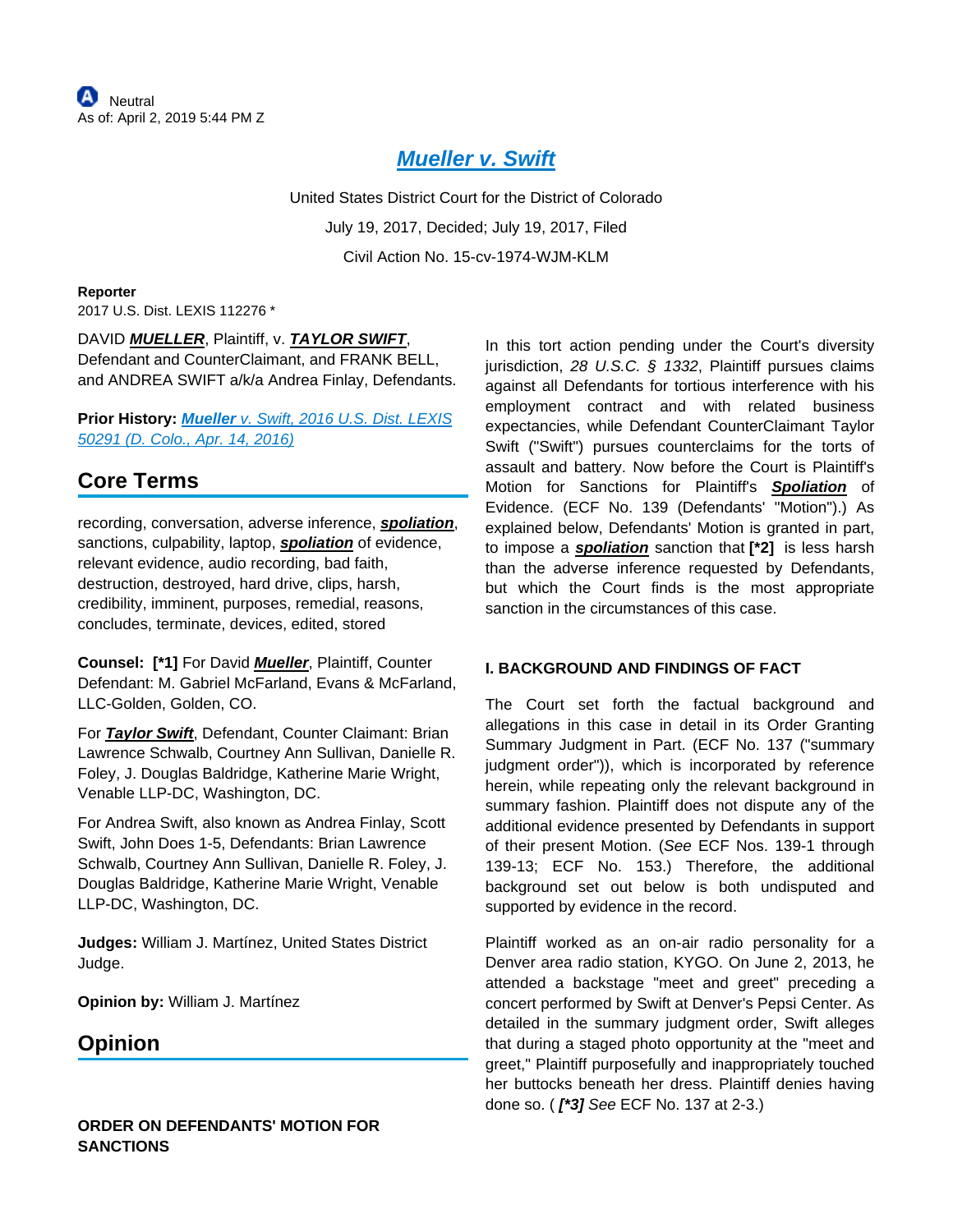Plaintiff's employer, the company that owned  $KYGO<sub>1</sub><sup>1</sup>$ was informed of Swift's accusation on the evening of June 2, 2013 and on the following day. On June 3, 2013, Plaintiff met with his superiors at KYGO, including Robert Call ("Call") and Hershel Coomer (a/k/a "Eddie Haskell") ("Haskell"). Unbeknownst to Call and Haskell at the time, Plaintiff made an audio recording of their conversation. (See ECF No. 139-4 at  $5.$ )<sup>2</sup> The following day, June 4, 2013, Plaintiff was terminated from his employment at KYGO by Call. Call explained that one reason for Plaintiff's termination was because Call perceived Plaintiff had "changed his story that it couldn't have occurred, then that it was incidental." (ECF No. 108-8 at 20.)

At some point thereafter, well after having first contacted an attorney regarding potential legal action, Plaintiff edited the audio recording of the June 3, 2013 conversation, and then sent only "clips" of the entire audio file to his attorney. (See ECF No. 139-4.) In his deposition testimony, Plaintiff offered the following explanation for these actions: "[t]he audio I recorded was close to two hours long. And the audio that I could provide to [Plaintiff's counsel] **[\*4]** was a portion of the entire audio" (id.), and "it was so long, that I edited down clips from the recording to provide to [Plaintiff's counsel] to give an idea of what kind of questioning I went . . . through" (id. at 12).

According to his testimony, Plaintiff edited the audio file on his laptop computer, on which he also retained a full copy of the original audio file(s). (See id. at 11-12.) However, sometime thereafter, coffee was spilled on the keyboard of Plaintiff's laptop, damaging it. (Id. at 14.) Plaintiff took the laptop to the Apple Store, and was given "a new machine." (Id. at 14.) He did not keep the original hard drive or recover the files from it. Evidently this occurred sometime in 2015. (Id. at 18.) In addition, although Plaintiff kept an external hard drive "to store audio files and documents" (id. at 15), and the complete audio recording was saved on this drive (id. at 16), at some point it "stopped working." (Id. at 31.) At his deposition, Plaintiff testified that he "may have kept" this hard drive (Id. at 16-17), but that because it was "useless" he "[didn't] know if I discarded it because it was junk" (*id.* at 16). It has not been produced.<sup>3</sup>

The end result of all this is that the complete audio recording of the June 3, 2013 conversation among Plaintiff, Call, **[\*5]** and Haskell has never been produced. So far as the record reveals, Plaintiff is the only person who has ever heard it. Defendants and their lawyers have never heard it, and neither has Plaintiff's own lawyer. (See ECF No. 153 at 3, n. 1.) As a result, Defendants move for a Court-imposed sanction for spoliation of evidence, and in particular for the Court to give the jury an adverse inference instruction at trial, to direct the jury "that the entirety of the June 3, 2013 audio recording would have been unfavorable to Plaintiff." (ECF No. 139 at 15.)

#### **II. LEGAL STANDARD**

"A **spoliation** sanction is proper where: '(1) a party has a duty to preserve evidence because it knew, or should have known, that litigation was imminent, and (2) the adverse party was prejudiced by the destruction of the evidence." Jones v. Norton, 809 F.3d 564, 580 (10th [Cir. 2015\)](https://advance.lexis.com/api/document?collection=cases&id=urn:contentItem:5HR4-W6V1-F04K-W081-00000-00&context=) (quoting [Turner v. Pub. Serv. Co. of](https://advance.lexis.com/api/document?collection=cases&id=urn:contentItem:4W5V-MTJ0-TXFX-F2M3-00000-00&context=)  [Colorado, 563 F.3d 1136, 1149 \(10th Cir.2009\)\)](https://advance.lexis.com/api/document?collection=cases&id=urn:contentItem:4W5V-MTJ0-TXFX-F2M3-00000-00&context=). In deciding whether to sanction a party for the **spoliation** of evidence, courts have considered a variety of factors, but two "generally carry the most weight: (1) the degree of culpability of the party who lost or destroyed the evidence; and (2) the degree of actual prejudice to the other party." Browder v. City of Albuquerque, 209 F. [Supp. 3d 1236, 1244 \(2016\)](https://advance.lexis.com/api/document?collection=cases&id=urn:contentItem:5K8W-7511-F04D-X15K-00000-00&context=).

<sup>3</sup> In addition, the record reflects that Plaintiff also had an iPad which was "shattered" and replaced in approximately 2015. (ECF No. 139-4 at 23-24). He also had a cell phone which he used beginning in approximately 2010 or 2011, and which may have been the device he used to record the June 3, 2013 conversation. (Id. at 25-26; see also ECF No. 139-10 at 6.) But, in approximately November 2015—after this lawsuit was filed and pending—Plaintiff "threw it in the trash." (ECF No. 139-4 at 25.) However, the record does not establish whether either of these devices contained relevant and discoverable evidence at the time they were destroyed. Defendants also point to Plaintiff's prior laptop, which was "fried" and replaced after water spilled on it. (ECF No. 139 at 5; ECF No. 139-4 at 19-21.) But this occurred before the incidents giving rise to this lawsuit. While the somewhat serial nature of Plaintiff's loss of electronic devices contributes to the conclusion that Plaintiff was needlessly careless in protecting the devices that contained relevant evidence against known and obvious risks, Defendants' argument that he **spoliated** "five devices" is overstated.

<sup>1</sup>For simplicity, the Court refers to Plaintiff's employer simply as "KYGO."

<sup>2</sup>All citations to docketed materials are to the page number in the CM/ECF header, which often differs from the documents' internal pagination, as in deposition transcripts.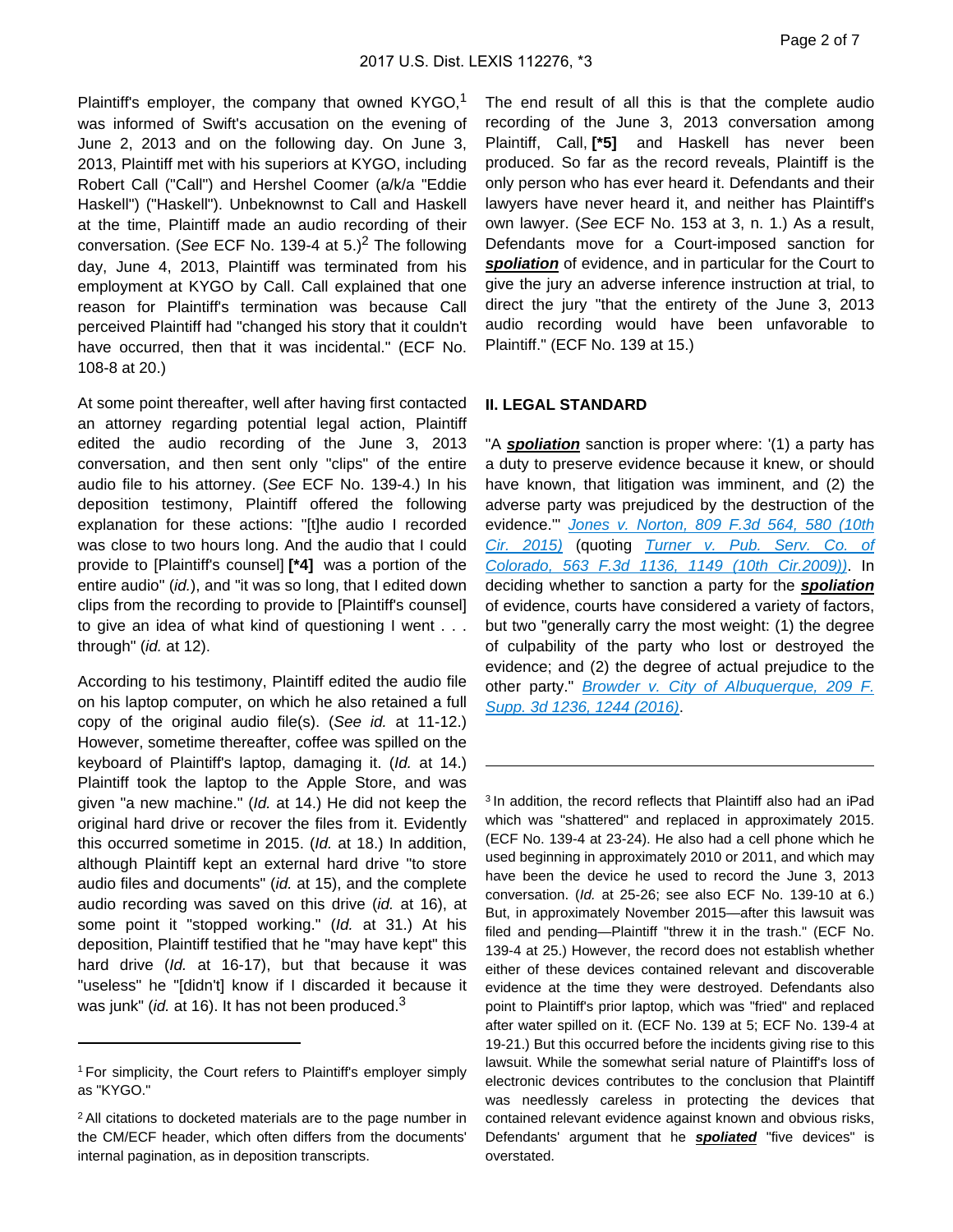"As a general rule, the 'bad faith destruction of a document relevant to proof of an **[\*6]** issue at trial gives rise to an inference that production of the document would have been unfavorable to the party responsible for its destruction.'" [E.E.O.C. v. Dillon Companies, Inc.,](https://advance.lexis.com/api/document?collection=cases&id=urn:contentItem:549M-V0F1-F04C-V00M-00000-00&context=)  [839 F. Supp. 2d 1141, 1144 \(D. Colo. 2011\)](https://advance.lexis.com/api/document?collection=cases&id=urn:contentItem:549M-V0F1-F04C-V00M-00000-00&context=) (quoting [Aramburu v. Boeing Co., 112 F.3d 1398, 1407 \(10th](https://advance.lexis.com/api/document?collection=cases&id=urn:contentItem:3S3V-4D30-00B1-D1PK-00000-00&context=)  [Cir.1997\)\)](https://advance.lexis.com/api/document?collection=cases&id=urn:contentItem:3S3V-4D30-00B1-D1PK-00000-00&context=). However, the Tenth Circuit has also characterized an adverse inference as a harsh sanction. [Jones, 809 F.3d at 580](https://advance.lexis.com/api/document?collection=cases&id=urn:contentItem:5HR4-W6V1-F04K-W081-00000-00&context=). Accordingly, an adverse inference instruction may only be given if the Court makes a finding that the party who lost or destroyed evidence did so in bad faith. [Turner, 563 F.3d at 1149](https://advance.lexis.com/api/document?collection=cases&id=urn:contentItem:4W5V-MTJ0-TXFX-F2M3-00000-00&context=). "Mere negligence in losing or destroying records," does not support giving an adverse inference instruction, "because it does not support an inference of consciousness of a weak case." [Aramburu, 112 F.3d at](https://advance.lexis.com/api/document?collection=cases&id=urn:contentItem:3S3V-4D30-00B1-D1PK-00000-00&context=)  [1407](https://advance.lexis.com/api/document?collection=cases&id=urn:contentItem:3S3V-4D30-00B1-D1PK-00000-00&context=).

However, the negligent loss or destruction of evidence may still warrant imposition of lesser sanctions, "so long as the party seeking sanctions can show it suffered prejudice and the other side was on notice that the evidence should be preserved." [Browder, 209 F. Supp.](https://advance.lexis.com/api/document?collection=cases&id=urn:contentItem:5K8W-7511-F04D-X15K-00000-00&context=)  [3d at 1244](https://advance.lexis.com/api/document?collection=cases&id=urn:contentItem:5K8W-7511-F04D-X15K-00000-00&context=); [103 Inv'rs I, L.P. v. Square D Co., 470 F.3d](https://advance.lexis.com/api/document?collection=cases&id=urn:contentItem:4MJK-VMX0-0038-X10B-00000-00&context=)  [985, 988 \(10th Cir. 2006\)](https://advance.lexis.com/api/document?collection=cases&id=urn:contentItem:4MJK-VMX0-0038-X10B-00000-00&context=).

The nature of the appropriate sanction in any case "is a question peculiarly committed to the district court." Dillon v. Nissan Motor Co., 986 F.2d 263, 268 (8th Cir. [1993\)](https://advance.lexis.com/api/document?collection=cases&id=urn:contentItem:3S4X-HN20-003B-P21G-00000-00&context=). The Tenth Circuit has noted that the district courts "have 'substantial weaponry' in their arsenal to shape the appropriate relief for **spoliation**." Helget v. [City of Hays, Kansas, 844 F.3d 1216, 1225 \(10th Cir.](https://advance.lexis.com/api/document?collection=cases&id=urn:contentItem:5MJF-WTY1-F04K-W0CT-00000-00&context=)  [2017\)](https://advance.lexis.com/api/document?collection=cases&id=urn:contentItem:5MJF-WTY1-F04K-W0CT-00000-00&context=) (quoting [Turner, 563 F.3d at 1149](https://advance.lexis.com/api/document?collection=cases&id=urn:contentItem:4W5V-MTJ0-TXFX-F2M3-00000-00&context=)). Thus, spoliation sanctions may include, for example, "an award of attorney **[\*7]** fees; an order that the culpable party produce related documents regardless of any claims of privilege or immunity; excluding evidence or striking part of a party's proof; allowing the aggrieved party to question a witness in front of the jury about the missing evidence; and imposing costs for creating a substitute for **spoliated** data." **Browder, 209 F. Supp. 3d** [at 1244](https://advance.lexis.com/api/document?collection=cases&id=urn:contentItem:5K8W-7511-F04D-X15K-00000-00&context=) (citations omitted). "Sanctions for **spoliation** serve three distinct remedial purposes: punishment, accuracy, and compensation," and may also be "designed to promote accurate fact finding by the court or jury." [U.S. ex rel. Koch v. Koch Indus., Inc., 197](https://advance.lexis.com/api/document?collection=cases&id=urn:contentItem:42C6-3JN0-0038-Y3N3-00000-00&context=)  [F.R.D. 488, 490 \(N.D. Okla. 1999\)](https://advance.lexis.com/api/document?collection=cases&id=urn:contentItem:42C6-3JN0-0038-Y3N3-00000-00&context=). "A court should select the least onerous sanction necessary to serve these remedial purposes." Id.

#### **III. ANALYSIS**

#### **A. A Spoliation Sanction is Warranted**

The Court concludes that Plaintiff's loss or destruction of the complete recording of the June 3, 2013 conversation constitutes sanctionable **spoliation** of evidence.

#### 1. Duty to Preserve

Initially, Plaintiff does not dispute that he knew or should have known that litigation was imminent and that he was therefore under a duty to preserve relevant evidence, including the complete audio recording, at the time when he first altered it for his own purposes and then lost or destroyed the unedited file. (See **[\*8]** ECF No. 153.) See Zubulake v. UBS Warburg LLC, 220 F.R.D. [212, 216 \(S.D.N.Y. 2003\)](https://advance.lexis.com/api/document?collection=cases&id=urn:contentItem:49V7-63R0-0038-Y40V-00000-00&context=) ("The obligation to preserve evidence arises when the party has notice that the evidence is relevant to litigation or when a party should have known that the evidence may be relevant to future litigation." (internal quotation marks omitted)).

The Court finds that Plaintiff knew or should have known that litigation was imminent. He had consulted with a criminal attorney immediately following the events of June 2, 2013, before being terminated by KYGO. (ECF No. 139-4 at 33.) He then consulted with a civil attorney about the allegations in this case, on or very shortly after June 4, 2013, and in contemplation of suing KYGO. (Id. at 47.) Indeed, it is quite likely that the reason Plaintiff secretively recorded his conversation with Call and Haskell was because he knew that some form of adversarial legal action was likely to follow.

Moreover, Plaintiff later edited the audio file in order to send "clips" to his own attorney, when it was abundantly clear that litigation was imminent, because Plaintiff himself was actively considering it. See Turner, 563 [F.3d at 1149](https://advance.lexis.com/api/document?collection=cases&id=urn:contentItem:4W5V-MTJ0-TXFX-F2M3-00000-00&context=) (duty to preserve evidence arises when party "knew, or should have known, that litigation was imminent"); see also [Pension Comm. of Univ. of](https://advance.lexis.com/api/document?collection=cases&id=urn:contentItem:7XHX-5810-YB0N-V0CR-00000-00&context=) [Montreal Pension Plan v. Banc of Am. Sec., 685 F.](https://advance.lexis.com/api/document?collection=cases&id=urn:contentItem:7XHX-5810-YB0N-V0CR-00000-00&context=) [Supp. 2d 456, 466 \(S.D.N.Y. 2010\)](https://advance.lexis.com/api/document?collection=cases&id=urn:contentItem:7XHX-5810-YB0N-V0CR-00000-00&context=) ("A plaintiff's duty is **[\*9]** more often triggered before litigation commences, in large part because plaintiffs control the timing of litigation.") abrogated in part on other grounds, [685 F.3d 135 \(2d Cir. 2012\)](https://advance.lexis.com/api/document?collection=cases&id=urn:contentItem:562Y-7Y61-F04K-J0X1-00000-00&context=). Plaintiff does not contest the fact that he was under a duty to preserve the recording at the time when it was lost. (See ECF No. 153.)

2. Relevance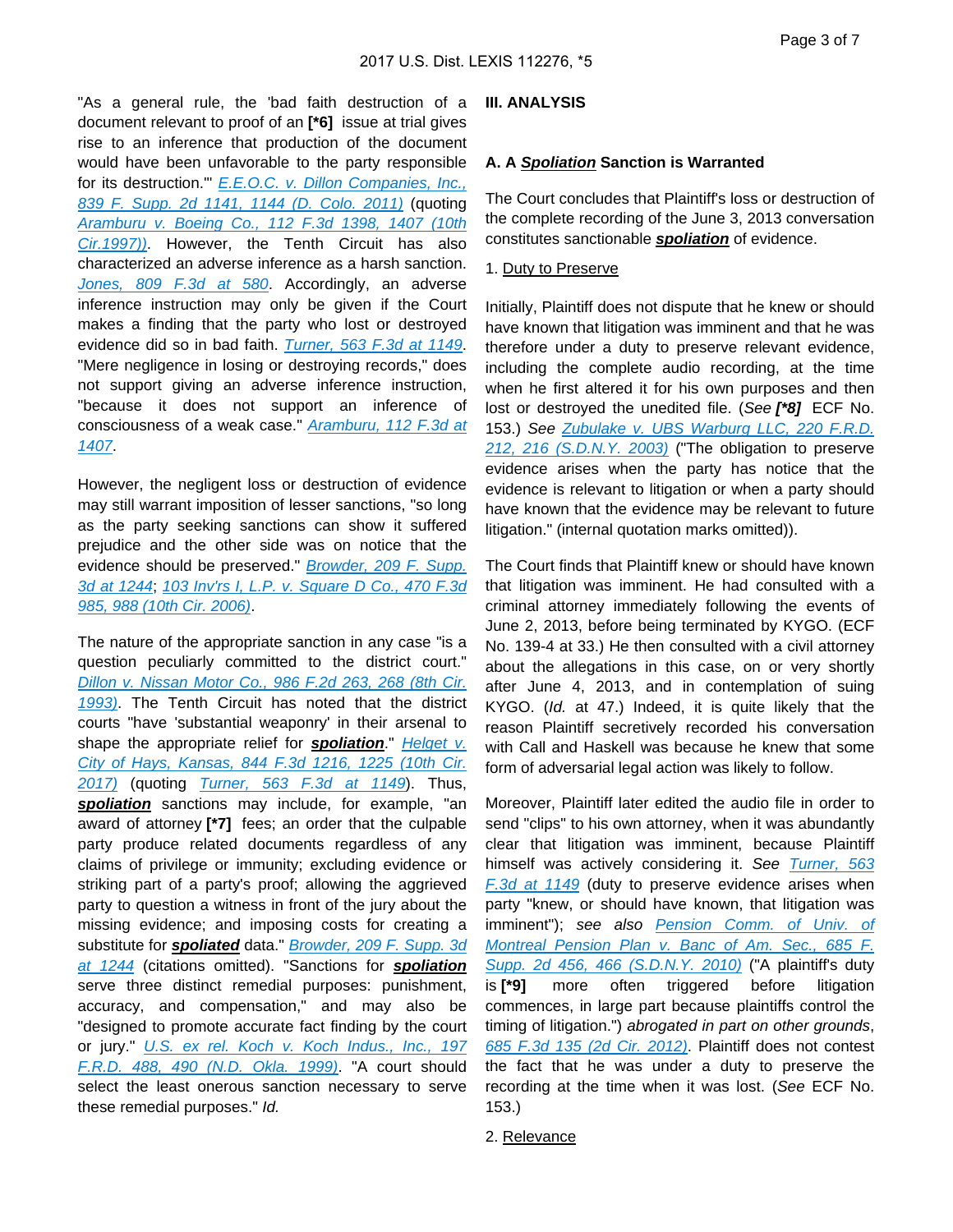The Court also readily concludes that the recording of the June 3, 2013 conversation was relevant to numerous disputed facts and issues in this case. For instance, to prevail on his tortious interference claims, Plaintiff must prove that Defendants' communication with KYGO was improper, and that Defendants' conduct caused KYGO to terminate him. (See generally ECF No. 137 at 13, 18-23, 28.) The statements made by Plaintiff and by Messrs. Call and Haskell the day following the incident with Swift and the day before KYGO fired him would plainly be relevant to proving or disproving those facts. Moreover, the record reflects that one of the reasons Mr. Call decided to terminate Plaintiff was because he perceived that Plaintiff had "changed his story" during the course his communications with KYGO. (ECF No. 108-8 at 20.) A recording of this conversation could be invaluable to a jury that will **[\*10]**  be asked to decide, in part, whether they agree with Mr. Call's assessment that Plaintiff has been inconsistent in his descriptions of the events of June 2, 2013.

In short, the Court holds to its prior characterization of the lost recording as "contemporaneously-created evidence regarding the central disputed events in this case." (ECF No. 137 at 10-11 n.5.) Since the Court finds the likely relevance of this evidence to be obvious, and since Plaintiff makes no attempt to argue otherwise (see ECF No. 153), the Court will not belabor the point by listing all of the issues in dispute as to which the recording might have been probative, if it had been preserved.

#### 3. Prejudice

The Court similarly finds that Defendants were prejudiced by the loss of evidence. At the very least, if the complete recording had been available, it might have saved time and expense in litigation by documenting the June 3, 2013 conversation, allowing for better preparation for depositions and ultimately for trial. Moreover, to the extent there may now be discrepancies in the accounts that Plaintiff and Messrs. Call and Haskill give regarding their June 3, 2013 conversation, the recording would probably have resolved **[\*11]** them. The absence of the recording limits Defendants' ability to explore whether Plaintiff has or has not "changed his story," and Defendants are largely unable to cross-examine Plaintiff regarding any "cherry picking" of only the favorable "clips" of the conversation. For all these reasons, Plaintiff's spoliation of evidence was prejudicial to Defendants. Once again, the Court finds this conclusion to be quite clear, and so does not attempt to explain every aspect of the prejudice. Again, Plaintiff makes no argument to

the contrary. (ECF No. 153.)

#### 4. Culpability

Finally, the Court finds that the degree of culpability warrants a sanction. Although the Court declines to make a finding that Plaintiff acted in "bad faith" in the sense that he intended to destroy the evidence, it also cannot characterize the loss or destruction of evidence in this case as innocent, or as "mere negligence." See [Aramburu, 112 F.3d at 1407](https://advance.lexis.com/api/document?collection=cases&id=urn:contentItem:3S3V-4D30-00B1-D1PK-00000-00&context=). Rather, the **spoliation** falls higher up on the "continuum of fault." Browder, 209 [F. Supp. 3d at 1244](https://advance.lexis.com/api/document?collection=cases&id=urn:contentItem:5K8W-7511-F04D-X15K-00000-00&context=). Evidence of obvious relevance that Plaintiff himself created and knew was in his sole custody was lost for entirely foreseeable and preventable reasons. Plaintiff had numerous opportunities to take easy steps to prevent this ultimate **[\*12]** loss of evidence, but failed to do so. Cf. [McCargo v. Texas Roadhouse, Inc., 2011 U.S. Dist.](https://advance.lexis.com/api/document?collection=cases&id=urn:contentItem:52TV-WJD1-F04C-V08J-00000-00&context=) [LEXIS 49320, 2011 WL 1638992, at \\*9 \(D. Colo. May 2,](https://advance.lexis.com/api/document?collection=cases&id=urn:contentItem:52TV-WJD1-F04C-V08J-00000-00&context=) [2011\)](https://advance.lexis.com/api/document?collection=cases&id=urn:contentItem:52TV-WJD1-F04C-V08J-00000-00&context=) ("even if Defendant's intent was not evil, Defendant certainly had notice of the duty to preserve, a responsibility to do so, and understood the consequences of the failure to do so"). Plaintiff knew full well that litigation was imminent, since he was pursuing it. He knew that he was the only person in possession of the complete audio recording. He made the decision inexplicably, in the Court's view—to alter the original evidence and to present his lawyer with only "clips" hand-picked from the underlying evidence. This reflects that he obviously intended to make use of portions of the recording to advance his own claims.<sup>4</sup> Plaintiff nevertheless failed to take any number of rather obvious steps to assure that this evidence was not lost. While the spill of liquid on his laptop may not have been Plaintiff's fault, it was an entirely foreseeable risk. Indeed, the same thing had happened to Plaintiff's previous laptop not long before. See supra, note 1. Plaintiff could and should have made sure that some means of backing up the files relevant to litigation was in place, but this was not done.

Moreover, when Plaintiff surrendered his laptop for **[\*13]** repair or replacement, he knew that it

<sup>4</sup>Plaintiff's explanation for why he provided his attorney only "clips" of the recording makes little sense. The original recording was, according to Plaintiff, "close to two hours long." Attorneys routinely spend a far longer time reviewing evidence and investigating a case in its early stages. Moreover, the parties—and the Court—have now spent far, far more time and money addressing this issue than it would have taken for Plaintiff's counsel to listen to—and then preserve—the complete file in the first place.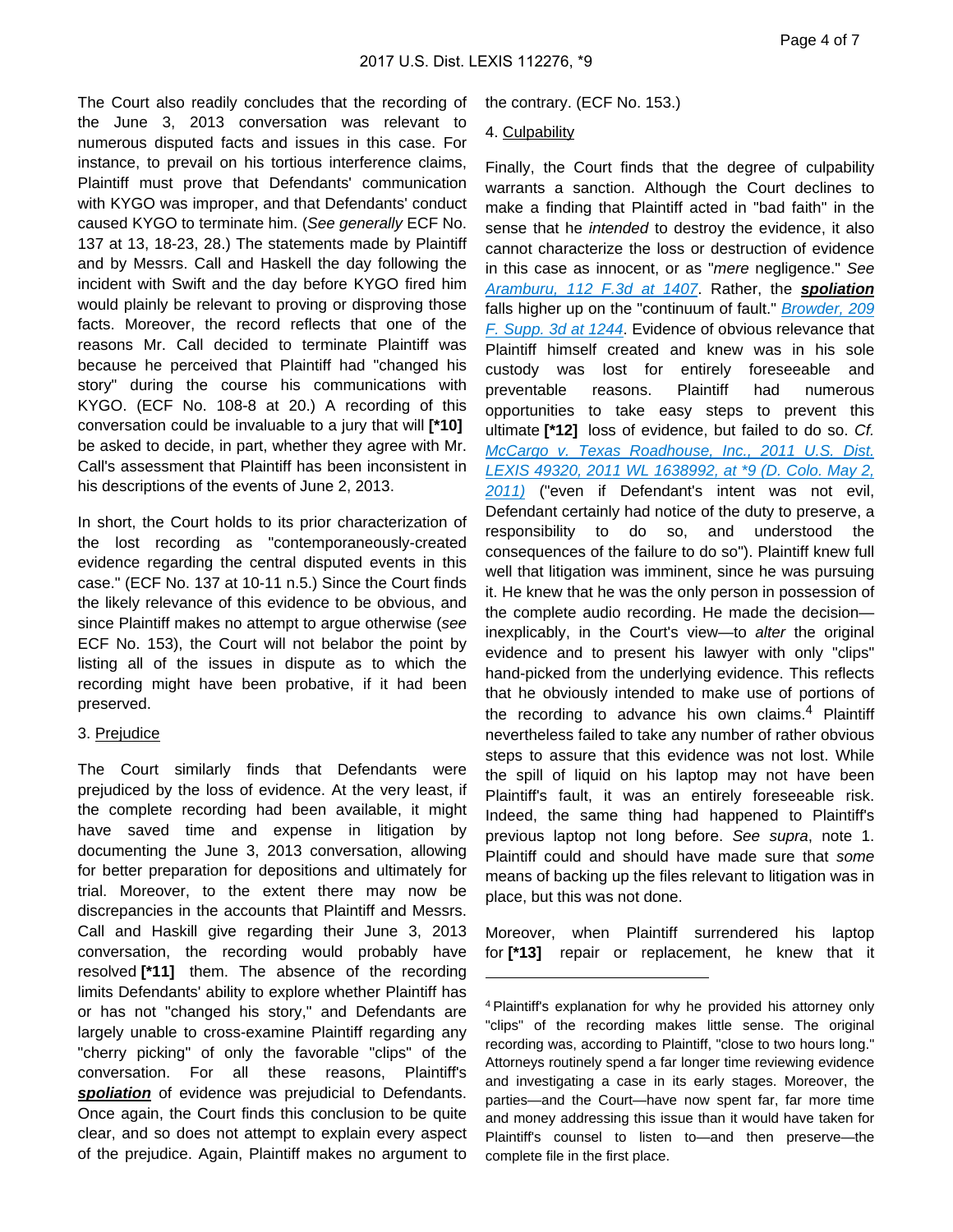contained relevant evidence. Depending on whether this occurred before or after the loss of his external hard drive (the record is unclear), the laptop contained either the only remaining copy of the complete audio file or one of only two, as Plaintiff also knew or should have known. Despite this, the record does not reflect that he made any effort to retain the hard drive, to have it returned to him after he surrendered the damaged laptop, or to otherwise recover the lost file(s). The same was true when his external hard drive stopped working. Rather than saving it, seeking to have it repaired, or taking steps to preserve the files stored on it, Plaintiff evidently just set the drive aside, and eventually lost it.<sup>5</sup>

It is also troubling that Plaintiff later "threw out" his cell phone, months after this litigation was filed. The record does not establish whether or not the phone contained relevant evidence (see supra, note 1), but it was a device Plaintiff had used during the time relevant to his claims, and it may have been the device he originally used to record the June 3, 2013 conversation. The record also does not establish whether Plaintiff **[\*14]**  took any steps to confirm that the phone contained no relevant evidence, or whether he discussed with his attorney whether he should throw it away.

On the whole, the present record leaves the Court with the view that Plaintiff was unjustifiably careless in his handling of evidence that he had a clear duty to preserve, particularly evidence that he himself had taken the trouble to create. Plaintiff may seek almost \$3 million for his claims in this case. (See ECF No. 135-2 at 2.) He has testified that "my life was ruined" as a result of Swift's accusations. (ECF No. 135-5 at 5.) Given these claims, it is very hard to understand how he spent so little time and effort to preserve the very evidence which—one might think—could have helped him to prove his claims, and why he evidently responded with nonchalance when that evidence was lost.

#### **B. Appropriate Sanction**

Despite the discussion of Plaintiff's culpability above, the

Court rejects Defendants' request to make a finding of bad faith and to give the jury an adverse inference instruction. Having considered various options, and after directing Defendants to brief the issue of alternative sanctions, the Court finds that the following sanction **[\*15]** is appropriate: Notwithstanding any limitations under [Federal Rule of Evidence 611\(b\)](https://advance.lexis.com/api/document?collection=statutes-legislation&id=urn:contentItem:5GYC-2991-FG36-1208-00000-00&context=), Defendants will be permitted to cross-examine Plaintiff in front of the jury regarding the record of his **spoliation** of evidence, as described above . 6

The Court concludes this is the most appropriate sanction for several reasons. First, while Plaintiff is culpable, the Court does not find that the nature of that culpability warrants an adverse inference instruction. Although a threshold finding of bad faith is a prerequisite for an adverse inference, the Court does not view bad faith as a binary or "yes/no" issue. "The destruction of potentially relevant evidence obviously occurs along a continuum of fault—ranging from innocence through the degrees of negligence to intentionality." Browder, 209 F. [Supp. 3d at 1245](https://advance.lexis.com/api/document?collection=cases&id=urn:contentItem:5K8W-7511-F04D-X15K-00000-00&context=) (alterations incorporated; internal quotation marks omitted). As set forth above, the Court takes a dim view of Plaintiff's acts of **spoliation**, which Defendants characterize--not entirely unfairly—as defendant "cherry picking what he wanted" from the recording, then "conveniently destroy[ing] the multiple copies." (See, e.g., ECF No. 139 at 2, 7, 14.)<sup>7</sup> However, the record does not establish—at least not clearly—that Plaintiff was acting with an intent to deprive **[\*16]**  Defendants of relevant evidence. Absent a more clear showing that Plaintiff's conduct reflected his own "consciousness of a weak case," an adverse inference instruction is not appropriate. See **Aramburu**, 112 F.3d at  $1407$ ; see also Fed. R. Civ. P.  $37(e)(2)$  (as to electronically stored information, adverse inference jury instruction is permissible "only upon [a] finding that the party acted with the intent to deprive another party of the information's use in litigation"). $8$ 

<sup>5</sup>Defendants retained an expert in data forensics, Jason T. Briody, who submitted a report opining "there is a high likelihood that all of the data stored on each of these devices was [sic] still fully recoverable." (ECF No. 139-13 at 5-6.) While this may be true, the relevant point for present purposes is that there is no indication that Plaintiff even attempted to preserve the relevant evidence that he knew was on his laptop and his external hard drive.

<sup>&</sup>lt;sup>6</sup> The Court will not allow any attorney to discuss the contents of this Order and the Court's imposition of sanctions in front of the jury.

<sup>7</sup>The Court takes an even more dim view of Plaintiff's counsel's unexplained failure to obtain, listen to, preserve, and produce the complete audio file, but that is a separate issue from whether Plaintiff should be sanctioned.

<sup>&</sup>lt;sup>8</sup>The evidence here was not the type of large-volume "electronically stored" information which motivated the 2015 adoption of the present  $Rule 37(e)(2)(E)$ . See Fed. R. Civ. P. [37](https://advance.lexis.com/api/document?collection=statutes-legislation&id=urn:contentItem:8JDD-11V2-8T6X-7291-00000-00&context=), Advisory Committee Notes to 2015 Amendment. Still, one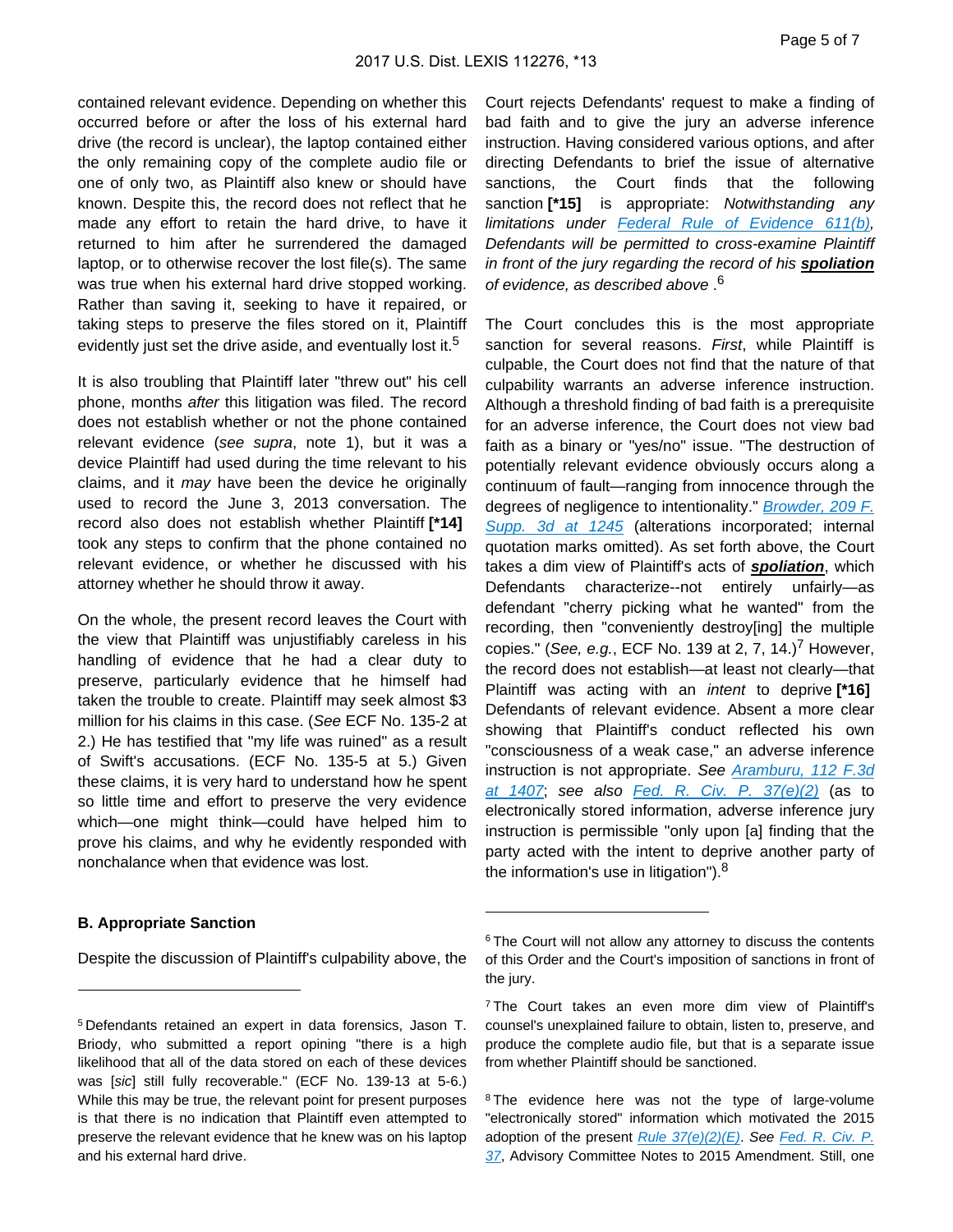Second, the Court finds that the other available evidence somewhat mitigates the prejudice to Defendants. Although the recording is not available, all three participants in the conversation (Plaintiff and Messrs. Call and Haskell) are anticipated to testify at trial. (ECF No. 126 at 8, 12.) $9$  In addition, the record includes Mr. Call's notes created at or shortly after the time of the June 3, 2013 conversation. (ECF No. 108-7.) The availability of testimony and other evidence reporting on what transpired during the June 3, 2013 conversation somewhat mitigates the prejudice arising from the fact that the audio recording of that conversation is no longer available.

Third, an adverse inference instruction is a harsh sanction, [Jones 809 F.3d at 580](https://advance.lexis.com/api/document?collection=cases&id=urn:contentItem:5HR4-W6V1-F04K-W081-00000-00&context=), and the Court finds it would be unduly **[\*17]** harsh in the circumstances of this case. As the Court emphasized in its summary judgment order, this case turns on resolution of the parties' irreconcilable versions of the events of June 2, 2013, and on the jury's determinations of Plaintiff's and Swift's respective credibility. If the Court were to affirmatively instruct the jury that it may draw an adverse inference against Plaintiff, that would put too heavy of a thumb on the scale against Plaintiff's credibility and claims, and would unduly intrude on the jury's role in making credibility determinations. Cf. Anderson v. [Liberty Lobby, 477 U.S. 242, 255, 106 S. Ct. 2505, 91 L.](https://advance.lexis.com/api/document?collection=cases&id=urn:contentItem:3S4X-6H80-0039-N37M-00000-00&context=)  [Ed. 2d 202](https://advance.lexis.com/api/document?collection=cases&id=urn:contentItem:3S4X-6H80-0039-N37M-00000-00&context=) ("Credibility determinations . . . are jury functions, not those of a judge.") In these circumstances, an adverse inference instruction could veer too close to directing a verdict, and would be too

might expect the rule to apply on its face to an audio file that was digitally recorded and electronically stored. Neither party has made any argument based on this Rule, although it is cited in Defendants' Motion. Nor have the parties addressed whether the requirement to show the opposing party "acted with the intent to deprive" differs from a showing of "bad faith" under the older case law. These questions would not alter the Court's determination of the appropriate remedy here, and so they are not further addressed, but Rule  $37(e)(2)(E)$  gives further support to the Court's conclusion that an adverse inference instruction should not be imposed.

<sup>9</sup>To effectuate its sanction, the Court will, in its discretion, take a relaxed approach to the application of hearsay rules to the extent they might limit the testimony of Messrs. Call and Haskell about the June 3, 2013 conversation. See [Koch, 197](https://advance.lexis.com/api/document?collection=cases&id=urn:contentItem:42C6-3JN0-0038-Y3N3-00000-00&context=)  [F.R.D. at 490](https://advance.lexis.com/api/document?collection=cases&id=urn:contentItem:42C6-3JN0-0038-Y3N3-00000-00&context=) ("A court may also choose to address **spoliation** by remedying any evidentiary imbalance caused by the spoliator's destruction of relevant evidence."). Of course, it is likely that such testimony would not be inadmissible hearsay anyhow. See **Fed. R. Evid. 801(d)(2)**.

harsh a sanction. See [Koch Indus., 197 F.R.D. at 490](https://advance.lexis.com/api/document?collection=cases&id=urn:contentItem:42C6-3JN0-0038-Y3N3-00000-00&context=) ("A court should select the least onerous sanction necessary to serve [its] remedial purposes.").

Fourth, allowing Defendants to cross examine Plaintiff about his **spoliation** of evidence has the benefit of allowing the jury to make its own assessment of Plaintiff's degree of culpability and of the actual prejudice to Defendants. The Court has little doubt that if the jury concludes Plaintiff acted with bad **[\*18]** faith or an intention to destroy or conceal evidence, they will draw their own adverse inferences, whether the Court instructs it or not. In this case where Plaintiff's credibility is critical to his claims, allowing cross-examination regarding his **spoliation** of evidence, including the fact that he personally chose and edited the "clips" now available to the jury is therefore quite a heavy sanction. On the other hand, if the jury is persuaded that Plaintiff's actions were indeed innocent, then the impact of the Court's sanction will be far less harsh.

Likewise, the jury may draw its own conclusions about the degree of actual prejudice to Defendants. If the other evidence regarding the June 3, 2013 conversation presents a consistent picture of what was said, then the jury will likely find that hearing the recording would have changed little and that Defendants therefore suffered little prejudice. But, if the accounts of that conversation reveal material inconsistencies, then the jury's desire to hear the recording for themselves will be much greater, and their view of Plaintiff's **spoliation** will, no doubt, be correspondingly more harsh. In this way, the remedial effects of the Court's **[\*19]** sanction will be proportionally scaled to the degree of Plaintiff's culpability and the degree of resulting prejudice. See [Koch, 197 F.R.D. at 490](https://advance.lexis.com/api/document?collection=cases&id=urn:contentItem:42C6-3JN0-0038-Y3N3-00000-00&context=) (consideration of the "degree of culpability" and the "degree of actual prejudice" should "carry the most weight"). However, the remedial and punitive impact of the Court's sanction will follow from the jury's own findings and credibility determinations, rather than from findings by the Court on the basis of only the written record.

For all these reasons, the Court concludes in the exercise of its discretion that among all the many possible sanctions it might impose, the one set forth above is properly suited to the circumstances of this case, is no more onerous than is necessary to serve its purposes, and best serves the interests of justice.

#### **IV. CONCLUSION**